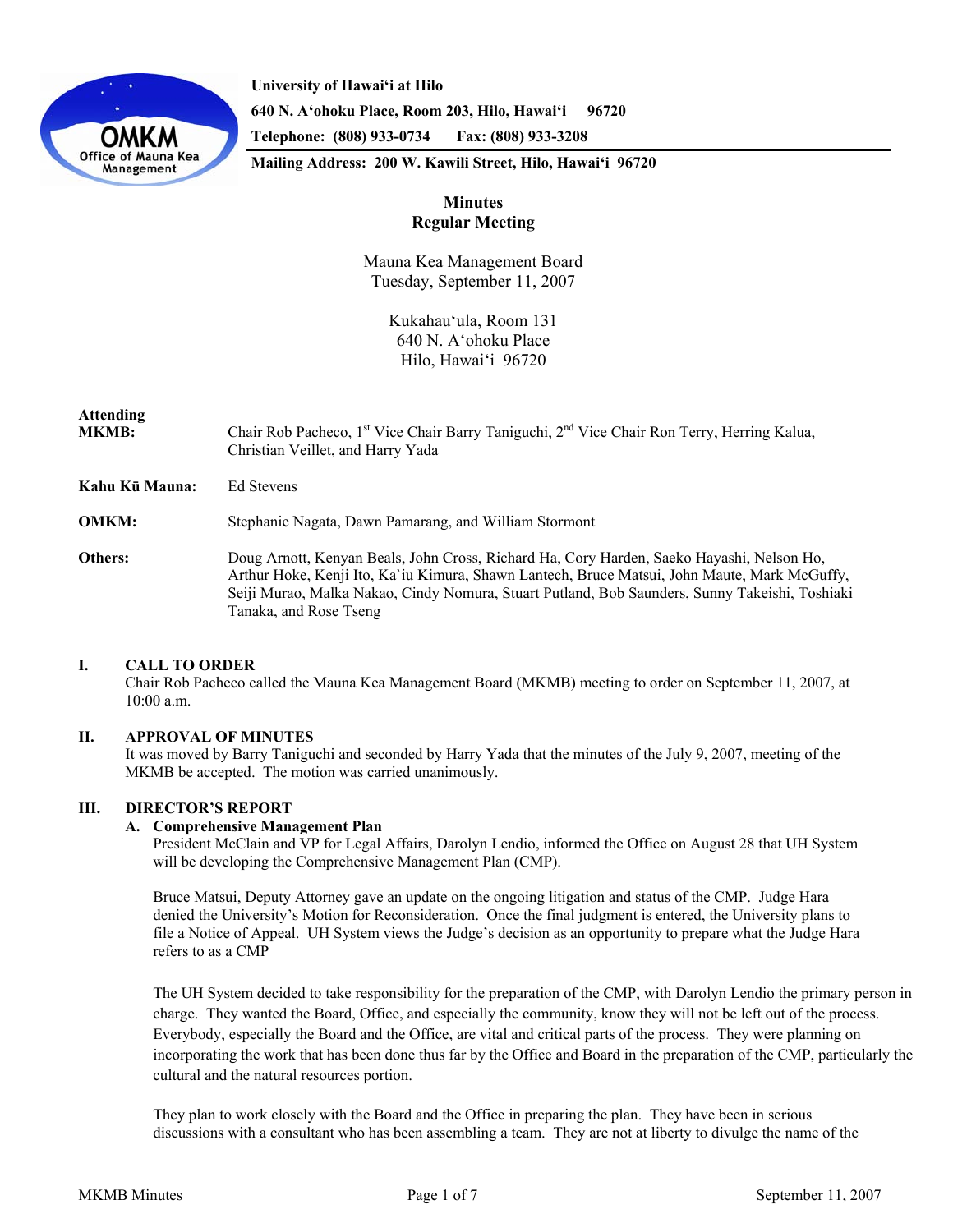consultant because an agreement had not yet been reached. They will notify the Office and Board the name of the consultant and what they will be doing.

Mr. Matsui responded to questions. He clarified that while UH is appealing the decision, they are going ahead with the development of the CMP. They anticipate completion of the CMP by early summer of next year. With respect to the TMT, although it is a worthwhile project, Ms. Lendio's position is that the TMT is not the primary driver of the CMP. Instead, Judge Hara's decision gave the University an opportunity to develop a CMP that works. If the TMT could be incorporated into the CMP it would be great.

Mr. Taniguchi asked if the CMP is going to be handled by general counsel's office, i.e., who is responsible for the development of the plan and who is going to be responsible for the administration of the plan after it is completed? Mr. Matsui anticipated it would make sense for OMKM to administer the plan. Mr. Taniguchi asked when will answers to these questions be addressed. It looks like System is proceeding without consulting us, but telling us they are going ahead and doing the plan.

Mr. Matsui indicated System would take into consideration MKMB's opinion of the consultant, particularly if the Board did not feel the consultant was qualified. But it was noted that we would not be notified who the consultant was until after a selection was made. Mr. Matsui stated the UH has some flexibility in hiring a consultant, because we are retaining the consultant in connection with the litigation, which give us more flexibility in the procurement or the retention of a consultant.

Mr. Matsui stated in the motion to deny reconsideration UH did not receive clarity on what the CMP should contain, but the CMP needs to be more than just site specific. UH will be working with DLNR on the development of the CMP.

Mr. Taniguchi asked if System was reacting to Outrigger Telescopes issue or was this in response to future development. Mr. Matsui replied the CMP is not for any specific project, but the court said one needed to be done and cover a larger area.

Ron Terry asked about the natural resources component of it. OMKM/MKMB started the natural resources management plan before Judge Hara's decision or before this was even an issue. The focus of our plan was not to be the linchpin for a larger plan that would allow for future development, but rather to manage the natural resources. The natural resources plan could probably fit into this larger CMP. He asked if System was aware that OMKM retained a consultant to develop that plan. If they have not yet done so, it is a good time to look at the scope of work and if there are any issues we should discuss with them.

Harry Yada stated it sounds like there are a number of decisions that have not been made other than pursuing the preparation of the CMP. Under that assumption, he would urge System to consider putting OMKM in charge of formulating the plan because that is the sole purpose of the Office. It does not matter whether you say it is System or the Office that will do the CMP because the Master Plan process requires it ultimately goes through System anyway. But from the public perception perspective, especially since the Office has already started on the components of the management plan, the CMP should be based out of OMKM. By doing so it puts some distance between the Office and some of the poor decisions that were made in the past. Further, local Big Island based management, and the function and mission of the Office fits in with the development of the plan being based there. Mr. Yada also stated that if according to Mr. Matsui they plan to do the CMP right, then it is important that the CMP not be tied or driven by any one project and that it is a plan for the mountain. Mr. Matsui stated Judge Hara's decision was not clear on who was supposed to prepare this plan, but the University is stepping up to the plate to do what the court says needs to be done.

Mr. Taniguchi asked what, if any, was the relationship between the CMP and the Master Plan? Mr. Matsui replied that if a development component is added to the CMP it will look more like a hybrid between a master plan and a management plan. Mr. Taniguchi replied that is correct, so who is going to make the determination? Is the consultant going to determine the contents of CMP? If not, who is going to do that? Mr. Matsui stated there will be consultation with many different groups, including the Office and the Board. Right now, Ms. Lendio is in charge of putting the plan together, with the consultant providing recommendations. Mr. Taniguchi asked if the consultant will do what we want done or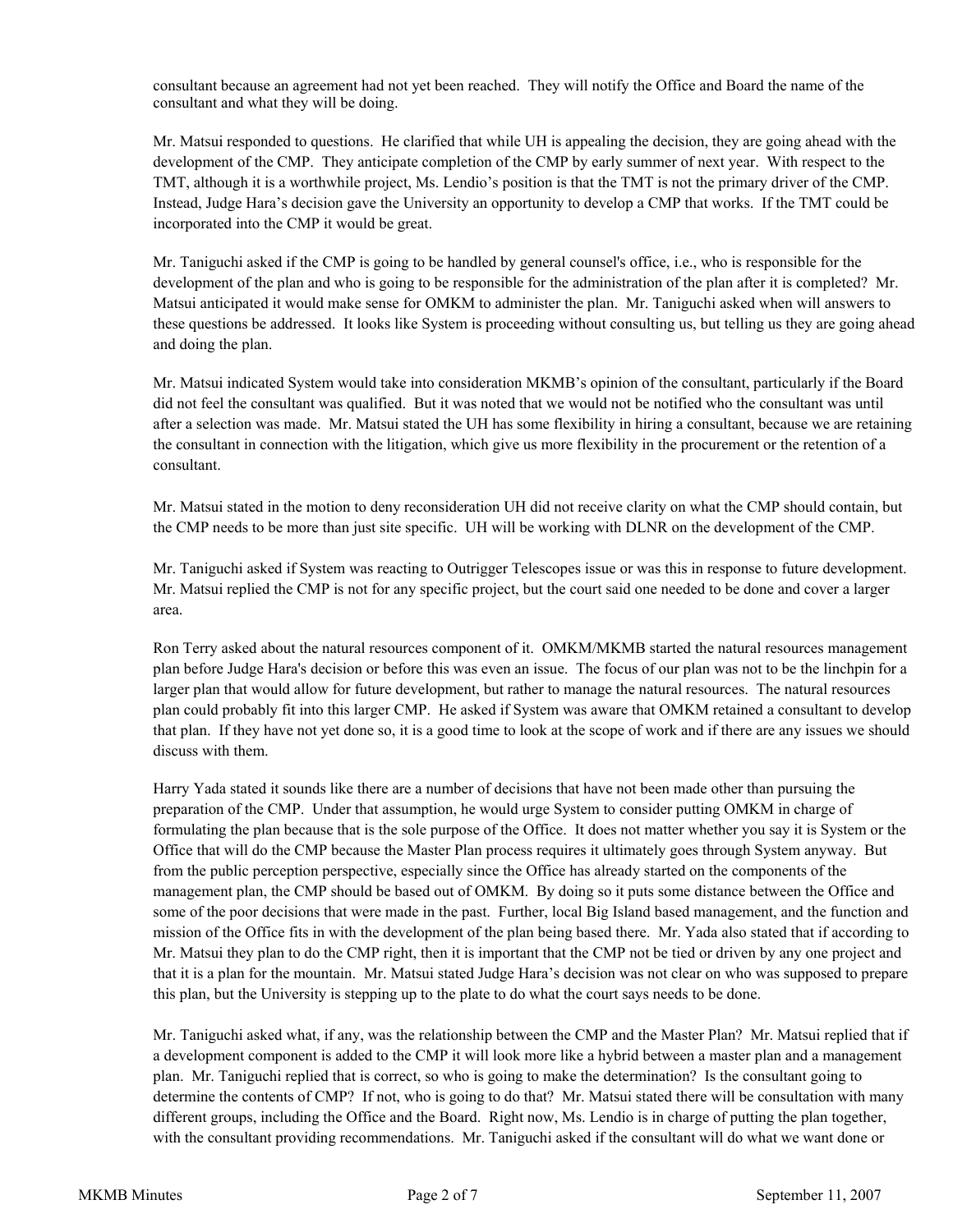what they want done? Who is going to define what we want done; what are the CMP parameters and content of the CMP? He did not think Ms. Lendio was qualified to do it. Mr. Matsui felt that she is going to draw on working with the Office.

Chair Pacheco commented one of the issues that we have struggled with is the issue of authority to promulgate administrative rules. We decided to proceed with drafting administrative rules even though we may not have authority to do so but he hopes that System will consider the issue of administrative rules in the CMP. If you are going to manage the mountain, you need rules and currently there aren't any. If the CMP is to be successful, administrative rules will have to be at the forefront too.

Christian Veillet asked again for clarification about the timing for completing the CMP. Mr. Matsui stated they are looking at maybe early summer of next year. Dr. Veillet referred to Mr. Yada's comments that the perception regarding development of the CMP was being done elsewhere and not on island, or that the Big Island is not being given the opportunity to have meaningful participation. He felt Mr. Yada's statement about the placement and role of the MKMB and OMKM is important, because there will be complaints that things are still being done on O'ahu. It would be helpful if System could clearly state MKMB's and OMKM's role early in the process. Mr. Matsui understood the concern and stated most of what is going to happen needs to take place here.

Mr. Taniguchi replied the major decisions are taking place on O'ahu. Unfortunately the perception is that decisions are being made in Ms. Lendio's office. We do not want decisions being made on O'ahu to continue.

Chair Pacheco thought the Board would like a public display of cooperation and partnership in building the CMP and that it originates out of here and has the stamp of the OMKM when it is done. That is what this Board and Office were set up to do - to advise the System on the management of Mauna Kea. So it makes sense that the CMP is generated out of here. If it does end up happening that way, then funding is required to support the Office.

Director Stormont added he was glad that System informed us where the University was going with the CMP. System feels strongly that it is a System matter because of the various components of the Plan. There are many decisions still to be made, including the scope and if it will contain development. It was made clear that we would have a strong role in making these decisions. They clearly understood and made the commitment to ensure that we and the Board are very involved.

Mr. Taniguchi asked Mr. Matsui to take back a message from the Board: That O'ahu is O'ahu. The perception is also that System is IfA, and that is something you have take into consideration and be very careful about, because IfA is not trusted. Apologies to IfA individuals, but the perception out in the community is that IfA is controlling everything, so you got to make sure System is calling it, not IfA.

#### **B. Visit by Lt. Governor Duke Aiona**

Director Stormont reported that the Office and IfA co-hosted Lieutenant Governor Aiona's visit to the mountain in early August. Governor Aiona represents Hawai'i in the Aerospace States Association, which is an organization of states that have an office dealing with aerospace.

#### **C. Research on Mauna Kea**

The Pacific International Space Center for Exploration Studies (PISCES)

 PISCES is a newly established program at UH Hilo. Hawai'i Island is a potential site for research related to future lunar and Mars habitation. It has been suggested that they engage in dialogue with the local community before moving forward with their plans.

#### National Aeronautics and Space Administration (NASA) Ames Research Center

 A group from NASA Ames Research Center is considering various sites on Mauna Kea below the Science Reserve to test robotic instruments. Similar to the PISCES, we suggested they work with the community and to look at other sites on Mauna Kea such as the area off Skyline Road.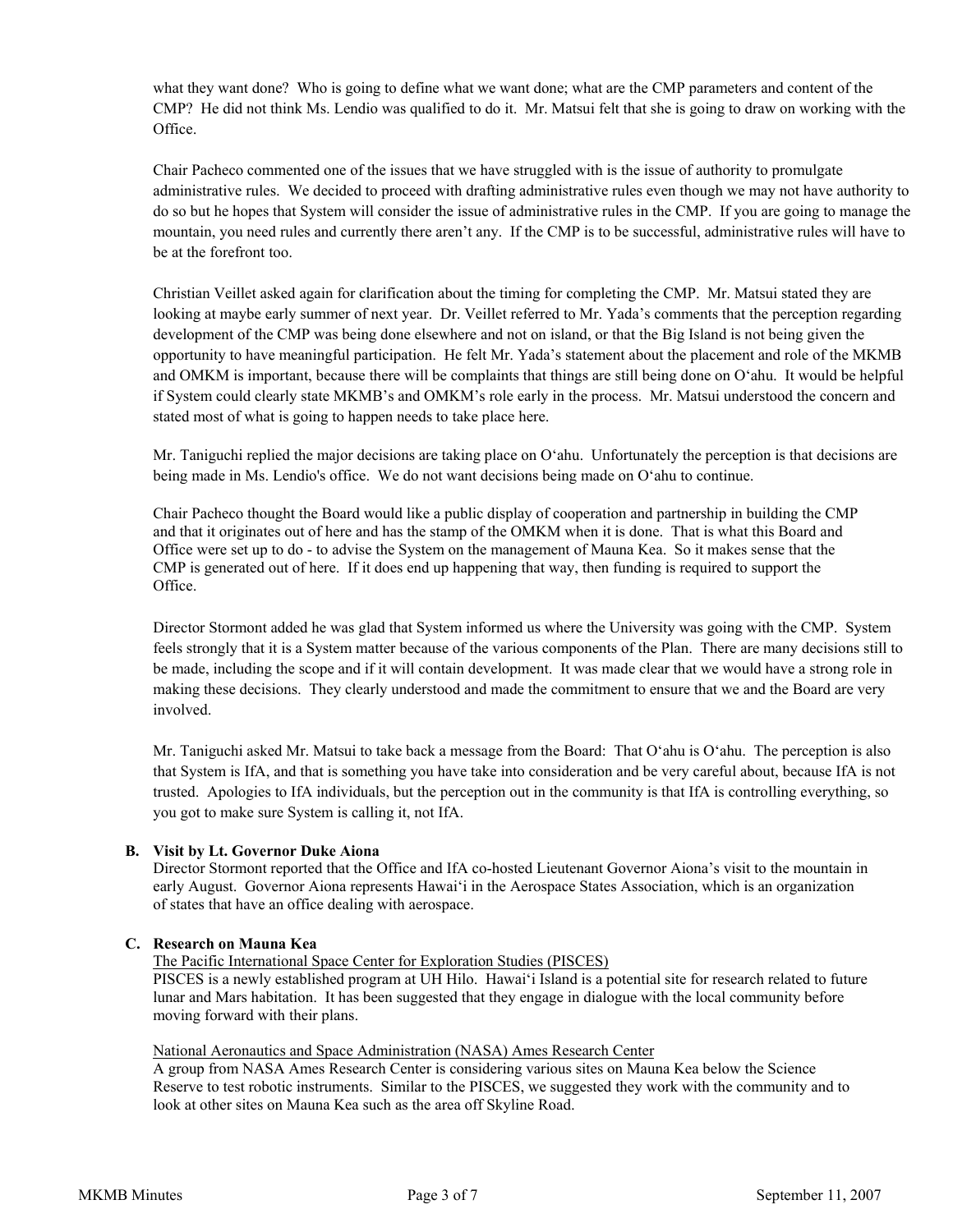Dr. Terry stated the Environment Committee could be of help in locating alternative sites being that the group collectively has extensive knowledge of most parts of the island. He knows there are specific requirements, but there are parts of Mauna Loa that are in subdivisions, are classified as agriculture, or private lands that might be suitable. Dr. Terry offered the committee as a resource for people looking for legitimate alternative sites because Mauna Kea is somewhat crowded.

Ed Stevens expressed concern that there has been no archeological research done in these other areas. Mr. Stevens stated he liked the Skyline possibility but before giving approval to proceed, they need to know if there are any cultural sites in that area. Director Stormont stated UH does not have jurisdiction over that area, but DLNR will look into engaging an archeologist to do a quick survey of the area.

## **D. University of Hawai`i (UH) 24-inch Telescope Renovations**

Dr. Bill Heacox, at UH Hilo, has informed the Office that work on the UH 24-inch renovation might begin as early as this November or December. Director Stormont and Heacox, et al, will be meeting on Thursday to go over the process and making sure all the conditions of our approval and their permit are being met. One of the DLNR conditions requires a construction monitor. The mechanics for selecting the monitor still needs to be worked out.

Mr. Taniguchi asked if there has been a review of the construction plans and mitigation efforts, such as controlling dust. Director Stormont replied they have not yet been reviewed, nor has he seen any mitigation plans.

#### **E. Slide Presentation by Associate Director Nagata**

Associate Director Nagata gave an update on the research and survey activities initiated by the Office over the past several years. A slide presentation was given for the following:

#### Cultural Inventory in Mauna Kea Science Reserve

The inventory of the Science Reserve, which began in August 2005, will be completed by the end of the month. This project is jointly funded by the Office and Mauna Kea observatories. Maps showing the location of sites prior to and post 2000 were presented. Of interest is the increase in the number of "find spots" particularly along road sides. Find spots is a term used to identify sites that are obviously modern, i.e. campsites, or features which historic value cannot be determined because of the uncertainty regarding their age and function. We will consult with Kahu Ku Mauna Council and the Hawaiian Culture Committee on how to approach the find spots situation.

The next step is analysis of the data for patterns, such as the location of sites with respect to other sites.

# Wēkiu Bug Project

*Federal Status*. The Office and the Mauna Kea observatories are jointly funding surveys by the Bishop Museum. Maps showing the location of wēkiu bug populations prior and post 2000 were shown. A summary of the bug's federal status was presented. In 1999 the bug was listed as a candidate for threatened and endangered status and was given the highest priority listing for a species - Priority 2. It maintained that status through 2003. In 2004, the Fish and Wildlife Service (FWS) felt listing was still warranted but precluded due to other species with greater priority for listing, and to pending proposals to mitigate threats to the bug. In 2006, the Fish and Wildlife Service downgraded the bug's priority to an 8. The primary reason being the discovery of new locations of wēkiu bug populations, particularly in areas outside the zone for future development.

The Office in conjunction with the Wēkiu Scientific Committee is working with the FWS on a candidate conservation agreement. We expect to have draft within the next few months. If this agreement is accepted by the FWS, the wēkiu bug is taken off of the candidate list. The agreement will require implementation of mitigation activities, monitoring and reporting.

*Life History and DNA Study*. Jesse Eiben, a graduate student working with Dan Rubinoff at the UH Manoa, is doing research on the species' life history, including reproductive potential and longevity, and microhabitat factors. Objectives of the study include: 1) development of a longevity and a degree-day model that will provide the minimum and maximum temperatures at which the bug will not grow; 2) analysis of the influence of food, water and temperature on birth rate; 3) analysis of seasonal trends in reproduction; and 3) development of a population of growth rate model.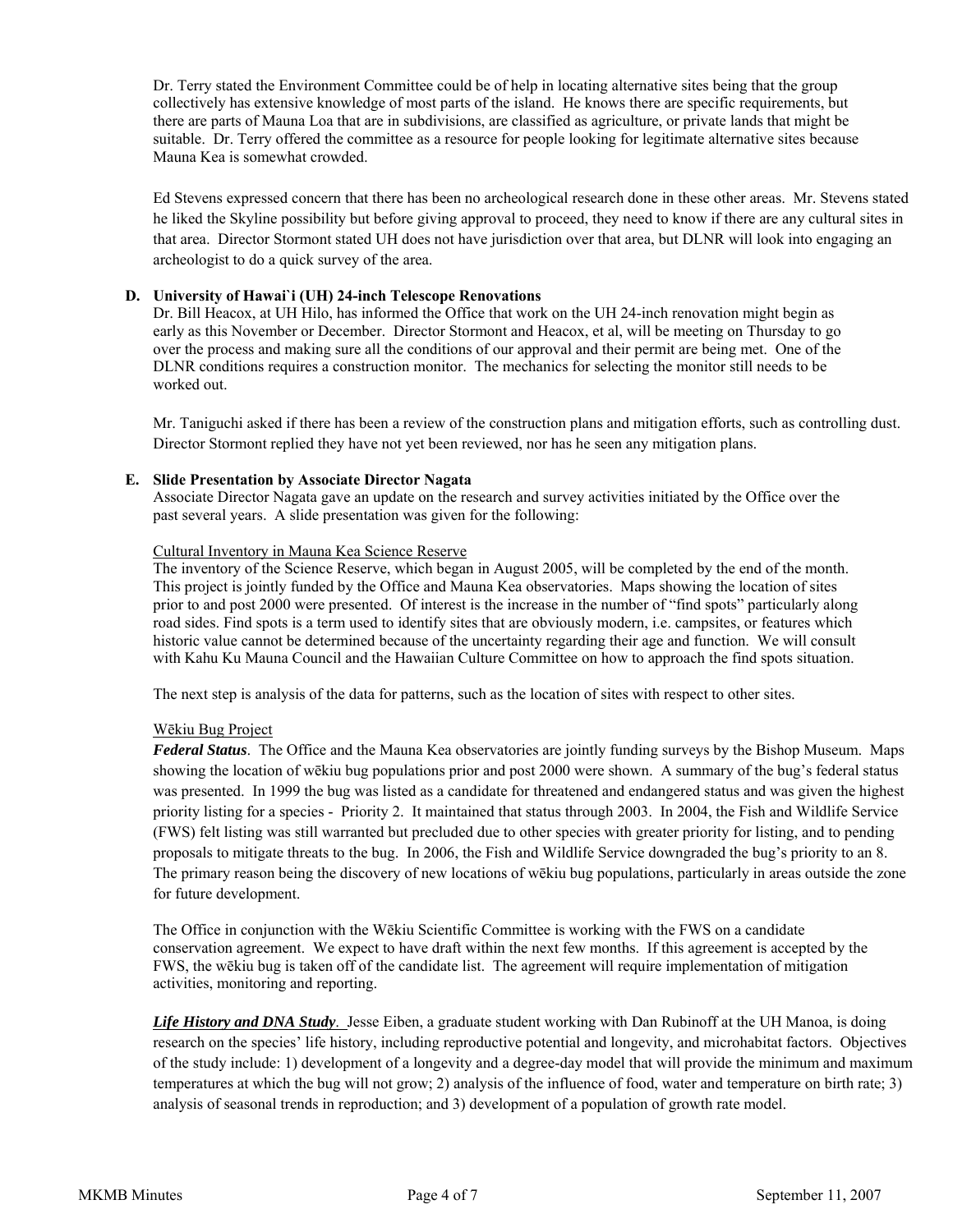Very preliminary mitochondrial DNA analysis shows little variation among the populations within the summit area and the Mauna Loa bugs. The next step is microsatellite analyses which involves nuclear DNA analysis.

The bug goes through five nymph stages and the duration between the molts is dependent on temperature, e.g. generation time is shorter at warmer temperatures. The bugs must withstand daily temperatures that range from minus 5 to 40 degrees centigrade. Preliminary conclusions are that under average conditions it takes about 115 days from egg to reproductive adult and average adult life span is about 45 days. It is still not known what factors the bugs take advantage of to survive and grow.

Data from the research can be used to develop a model for determining generation time based on temperature. Habitat maps can be created by combining microhabitat data and data from SOEST's ongoing Mauna Kea climate study. Data from both the surveys and studies are providing valuable data for making more informed decisions on how to manage and conserve this species.

#### Commercial Tours

Associate Director Nagata gave a report on commercial tour statistics. (Note: OMKM took over the commercial tour permits from DLNR on January 1, 2007)

Comparing Fiscal Years 2006 and 2007, the number of commercial tour vans and passengers increased from 4,476 to 4,896 vans, and 44,427 to 47,488 passengers. For the period January to July for 2006 and 2007, the number of vans increased from 2,066 to 2,359 vans, and 19,462 to 21,528 passengers. Ninety percent of the commercial vans are on the mountain during the period 4:00 pm to 8:00 pm.

Analysis of the total number of vehicles (31,414) by user categories shows that independent travelers and observatories are the heaviest users of vehicles, 12, 679 (40%)and 13,839 (44%) vehicles respectively. Commercial tour vans represent about 16 percent of the total number of vehicles traveling to the summit.

Chair Pacheco acknowledged the good work reported by Associate Director. In addition to the vehicle statistics, fees collected are going straight back to the management of the mountain, where before fees collected by DLNR went back into the general fund. Also, there has been tremendous progress toward managing the mountain from establishment and expansion of the ranger program, research on the wēkiu bug to completing a cultural inventory.

#### **F. Thirty Meter Telescope (TMT)**

An organization called the Keystone Center based in Colorado is under contract with the Moore Foundation to assess the social feasibility and challenges of developing the 30-meter telescope (TMT) on Mauna Kea. They met and interviewed members of the Board, Kahu Kū Mauna, and a wide range of people from the Big Island community, as well as individuals in Honolulu.

# **IV. COMMITTEE REPORTS**

#### **A. Kahu Kū Mauna Council**

Ed Stevens felt the Keystone approach was different and refreshing. That is, it is being done before the project actually gets under way. The Council was initially apprehensive, thinking it would be the same old stuff. It was also refreshing because they came to look at all of the factors and to report back the people's perception and obstacles before they make a decision on the TMT.

#### **B. Environment Committee**

Dr. Terry reported the Committee had their first meeting with the consultant, Sustainable Resources Group Int'l, Inc., (SRGII), a couple of weeks ago. We are looking at probably a year from now before we have a full, approved Natural Resources Management Plan, which is interesting because System's goal is to complete the CMP by summer. He was grateful that members of the Board made it known that more coordination is needed between us and System. Director Stormont added we told the President and Ms. Lendio that completing the CMP by May 2008 was not doable.

Dr. Terry explained the plan will encompass the whole Science Reserve, the access road and Hale Pohaku. Biological resources are one of the big concerns, particularly fauna at and near the summit, flora at the lower elevations, and alien species. The plan will also include the geological and hydrological resources, climate, and relationships with uses of the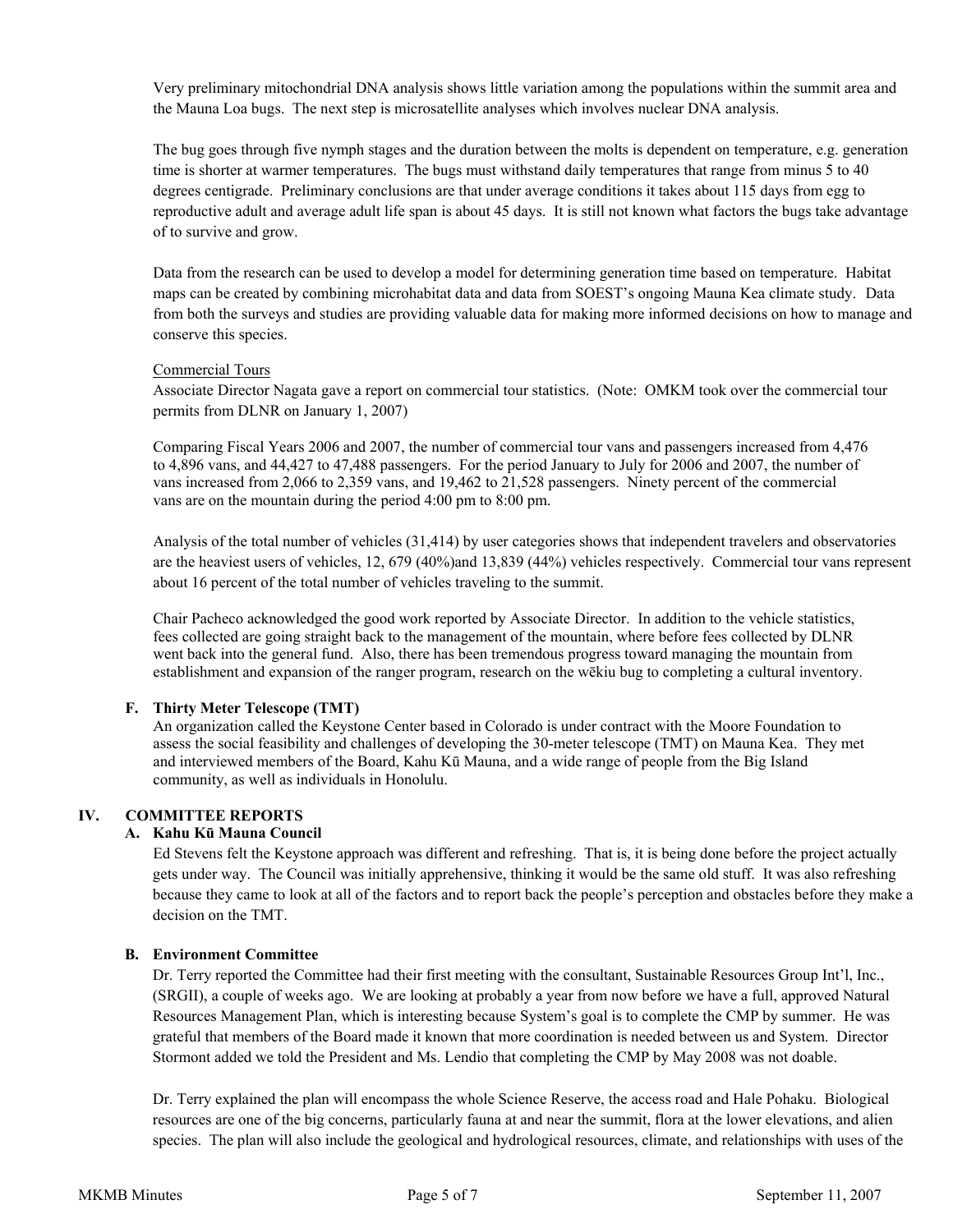mountain. Although our plan is being worked on separately from the cultural one, they are not separate because of the intimate interaction between natural and cultural resources. The intent is to look at the natural resources somewhat in isolation and then see how it fits in with the cultural one

Dr. Terry added the consultant is looking at traditional ecological knowledge as part of the management information and objectives. The contract does not call for field work to collect data, instead the consultant has been asked to look at existing data to identify data gaps, and suggest work that needs to be done.

#### **C. Hawaiian Culture Committee**

Herring Kalua reported the committee hopes to complete their review of the draft administrative rules by October. He agreed it is really important that the Hawaiian Culture Committee, Kahu Kū Mauna, and the Environmental Committee work closely together, because the content must be combined to make things work.

# **V. OLD BUSINESS**

## **A. Administrative Rules**

Dr. Terry suggested a joint meeting of the Hawaiian Culture and Environment committees. Kahu Ku Mauna Council would also like review the rules and give input.

Director Stormont stated President McClain and Ms. Lendio were aware of the situation regarding administrative rules. She thinks there might be a mechanism for including administrative rules as part of this Comprehensive Management Plan process. Ms. Lendio suggested OMKM submit a request to her office to officially begin the process to look into this. Director Stormont is working on the white paper he promised for submittal to the Regents. Director Stormont was asked again about the status of the white paper.

Draft rules would be submitted to the System and System could either coordinate the public meetings or it could delegate to OMKM.

**B. Mauna Kea Support Services (MKSS) Transfer** No report.

#### **C. Project Request Timeline**

A draft flowchart showing the schedule for submittal and review of projects and was presented by Dr. Terry and Associate Director Nagata.

The chart attempts to summarize the process from submittal by a proposer, project classification, review and comment by Kahu Kū Mauna Council Project, review and approval (minimal impact projects) or recommendation for approval (minor and major projects) by MKMB. It includes steps for modifying a project's classification if MKMB or the Council disagrees with OMKM's recommendation. The chart also refers to a flowchart for reviewing the approval of major projects. The major project review flow chart attempts to tie in the processes of various State agencies and UH, i.e. the OMKM/MKMB/Kahu Ku Mauna Council review steps, Master Plan design review process, UH System approval process, Office of Environmental Review, and DLNR. This process still needs further review and fine tuning.

It was suggest changing the review time for the Kahu Ku Mauna Council from 20 days to 30 days. It was emphasized the it be made very clear that the process as currently depicted, involves considerable review by this body and the MKMB and UH must approve the project before applying for a CDUA. In the past, a CDUP was sought before coming to this board.

There was considerable discussion but no consensus on whether OMKM should be responsible for submitting the CDUA. A committee was formed including Ron Terry, Harry Yada, Jim Kennedy, Bob McLaren and Associate Director Nagata to review the process outlined in the chart and report back to the Board.

Mr. Taniguchi thanked Dr. Terry and Associate Director Nagata for preparing this.